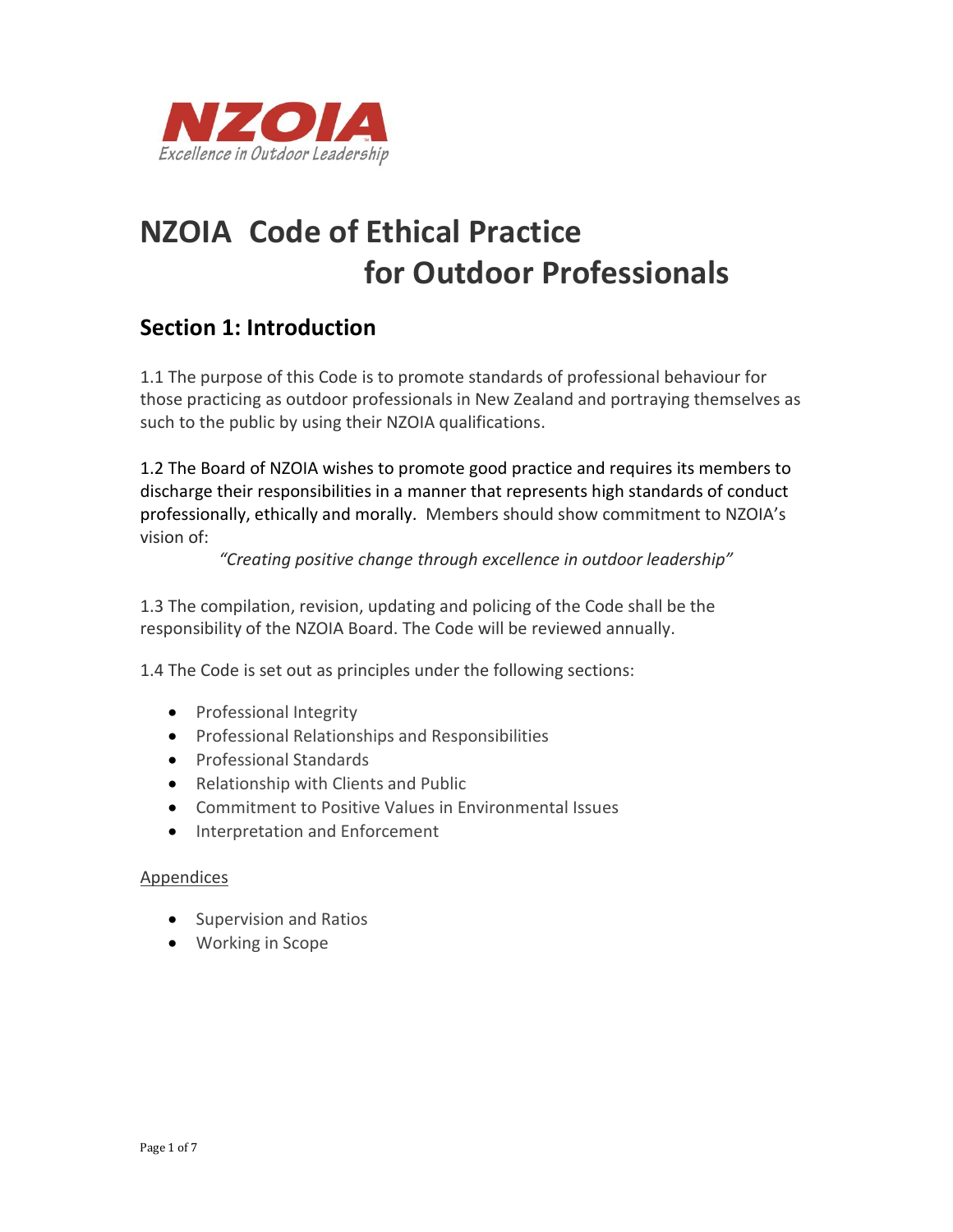# **Section 2: Professional Integrity**

#### **2.1 Personal Integrity**

Members are expected to demonstrate high standards of personal integrity through all of their interactions with the public and other members. This will be demonstrated through the qualities of fairness, honesty, consistency, truthfulness and discretion.

#### **2.2 Personal Gain**

Members should not accept favours, gifts or hospitality in situations that could bring the member or the profession into disrepute.

#### **2.3 Advertising**

The NZOIA logo may be used by full NZOIA members for advertising purposes subject to conditions as per the NZOIA website. Where membership is quoted to clients or potential clients, such mention should be clear, honest and contain no misrepresentations.

### **Section 3: Professional Relationships and Responsibilities**

#### **3.1 Professional Demeanour**

Members should conduct themselves in a manner befitting professionals. When dealing with other members, agencies, or the general public, members should present themselves as responsible persons and in a manner that inspires confidence and trust.

#### **3.2 Working Relationships**

1. Members should respect the needs, traditions, practices, special competencies and responsibilities of other institutions, associations, professions and agencies that share a common working environment.

2. Members must manage the operations for which they are responsible with due regard to staff welfare, complying with all legal requirements, Health and Safety requirements, safeguards for Child Protection Requirements and with due regard for Equal Opportunity and Ethnic Minority issues.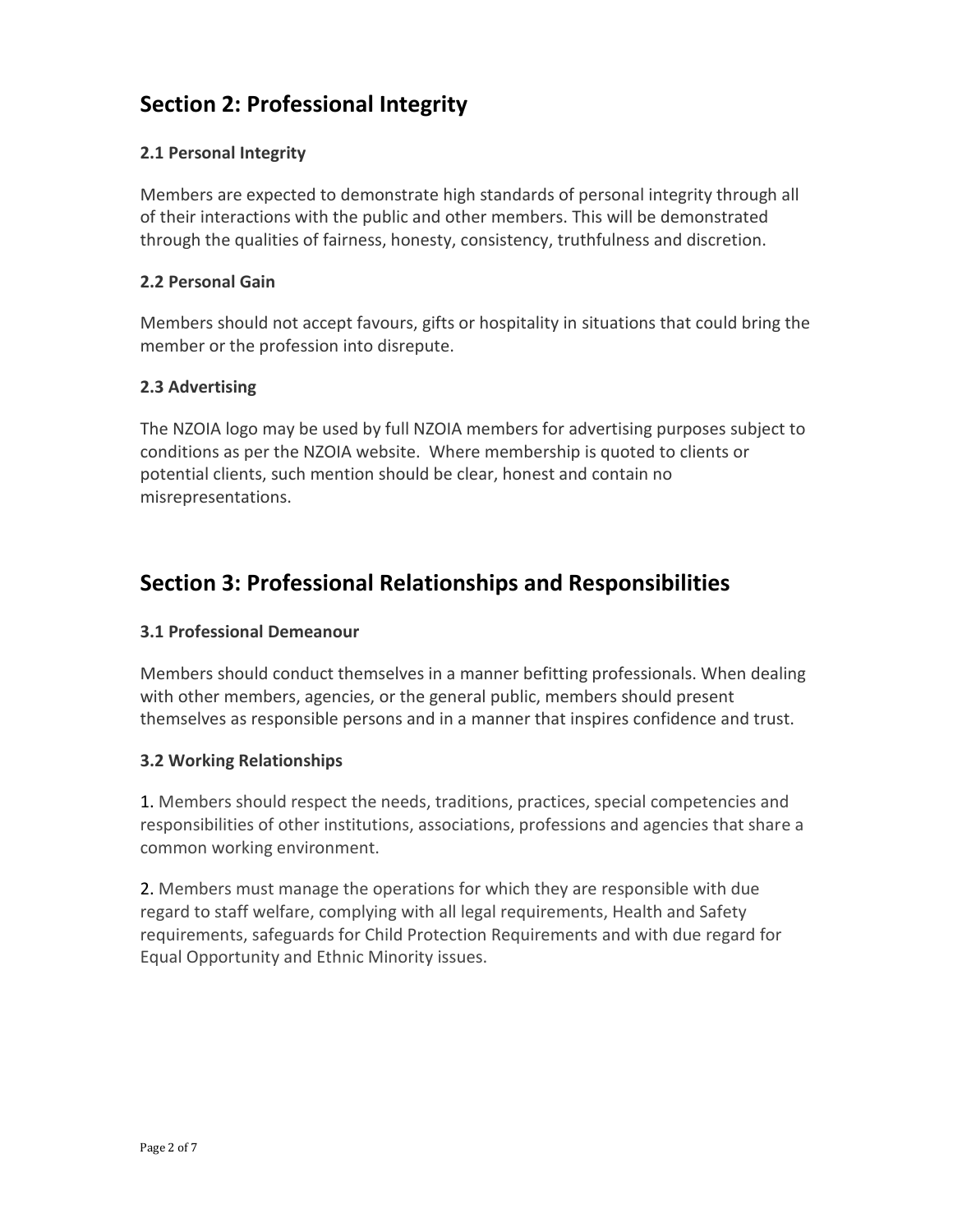# **Section 4: Professional Standards**

#### **4.1 Working Competence**

1. Members must work within the limits of their competence, taking all reasonable steps to ensure that the services they provide or manage are based on justifiable working practices that place proper emphasis on training, qualifications and experience.

2. Where a member delegates responsibilities, then such a member must be satisfied that the person to whom these are delegated is competent to carry them out, and in the knowledge that the ultimate responsibility for the delegate's decisions remain with the member as if those decisions were their own.

#### **4.2 Professional Development**

1. Members acknowledge their responsibility to remain active in maintaining and developing their personal professional competence.

2. Members are expected to strive to improve and update their own knowledge and skills. Members should also endeavour to share their professional expertise with other members in order to upskill the whole profession.

### **Section 5: Relationships with Clients and Public**

#### **5.1 Respecting the Rights and Needs of Clients and Public**

1. Members accept their responsibility to promote and protect the dignity, privacy and safety of all those using their services.

2. Members should manage the operations for which they are responsible with due regard for customer care, Health & Safety issues, Child Protection requirements, Equal Opportunities issues and participants' welfare.

3. Members must manage their operations in compliance with all legal requirements.

4. Members must run any services in accordance the requirements of any Codes of Practice (COPs) or Safety Guidelines (SGs) of the representative Association, Governing Body or Peak Body of the particular activity where these are applicable and appropriate. Any variation to these COPs or SGs must be able to be justified in terms of safety.

5. Members should be aware of and avoid situations and behaviours that may compromise their ethical integrity and safety.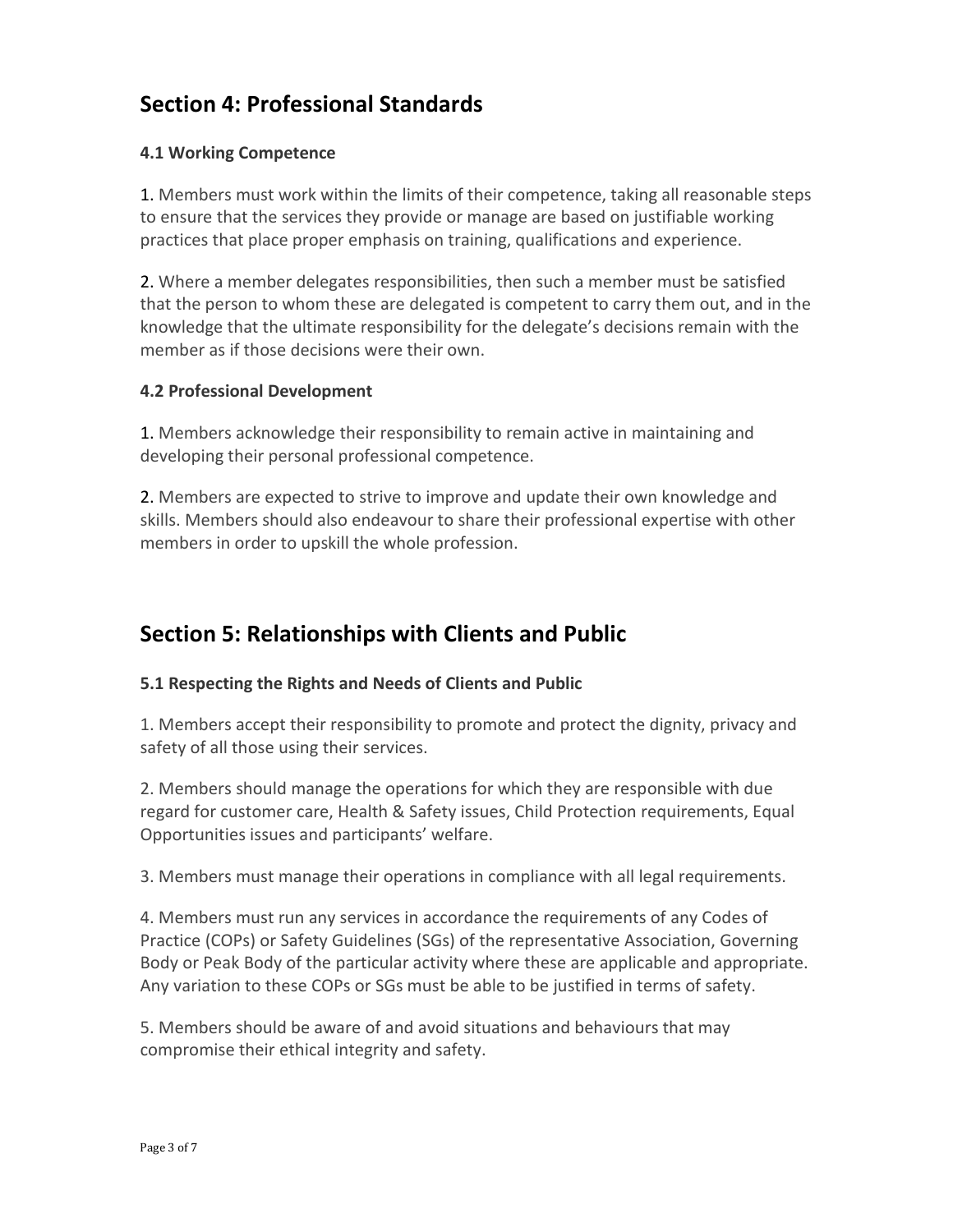#### **5.2 Maintenance of Service to Clients and Public**

Members have a duty of care to Clients whom they accept on and are engaged in any programme of activity, and members of the public who they may interact with. Where staff shortages, financial restriction or other factors might inhibit the delivery of the services/programmes, then members must take all reasonable steps to establish priorities and balance the needs of the users with the competence, knowledge, training and experience of the staff available. On no account may the safety of Clients or the Public or Self be compromised.

#### **5.3 Personal Relationships**

Members should both define and respect the boundaries between personal and working environments.

#### **5.4 Confidentiality**

Members are under a duty to safeguard confidential information relating to Clients. This requirement is without prejudice to the need to share essential information with professional colleagues.

#### **5.5 Client and Own Safety**

Members must take all practicable steps to safeguard themselves, their clients and the public. This includes both physical and mental well-being.

# **Section 6: Commitment to Positive Values in Environmental Issues**

#### **6.1 Minimum Impact/Sustainable Use**

Members should actively promote positive values concerning conservation and enhancement of the environment, endorsing the principle of "sustainable use" and "minimum impact".

#### **6.2 Community Sensitivity**

Members should be sensitive to the impact of their operation on the local community in which they work; taking all reasonable steps to minimise any adverse impact.

#### **6.3 Shared Use Sensitivity**

Members should ensure that the operations for which they are responsible give reasonable consideration to the needs of other operational users who may wish to share the same working venues.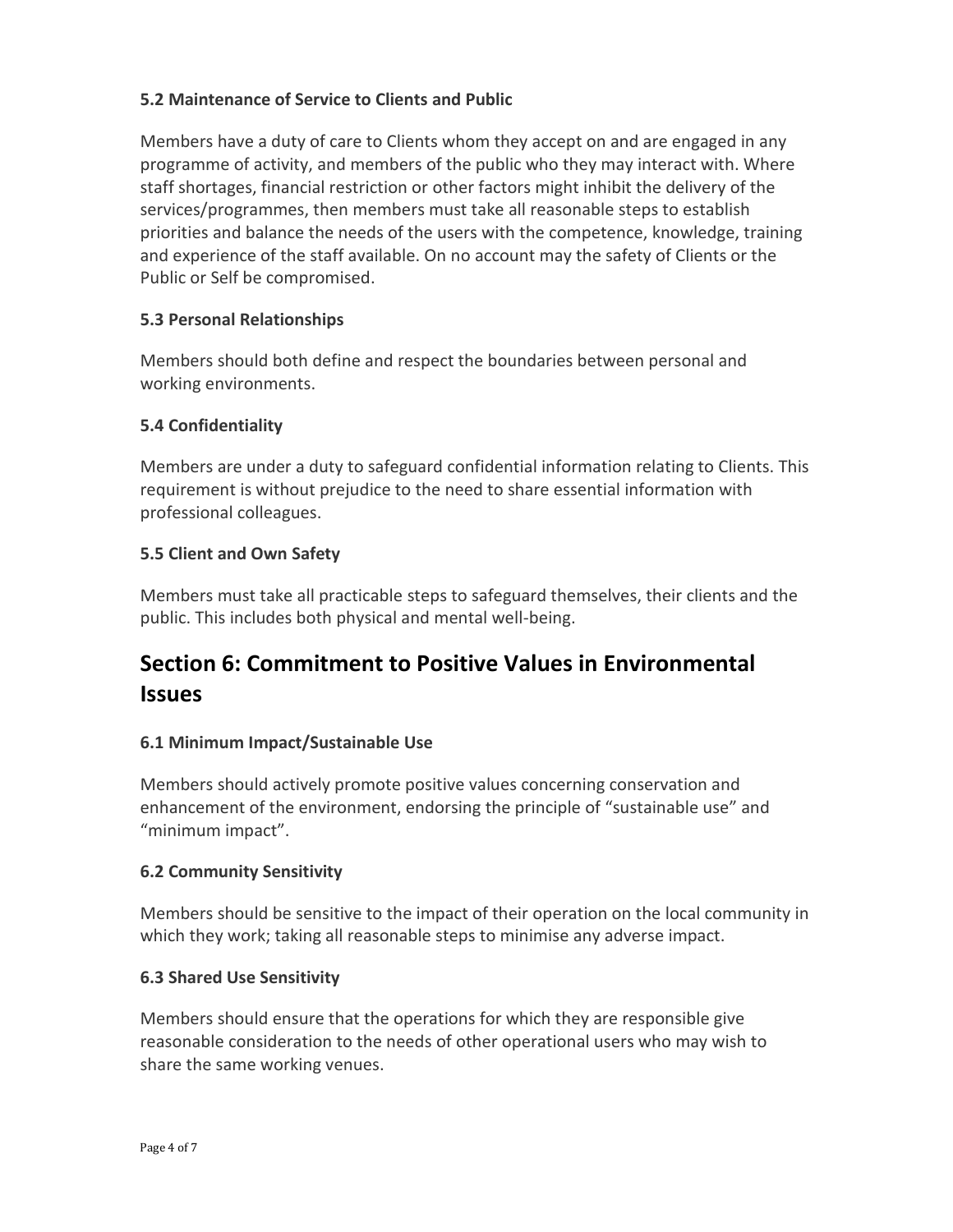# **Section 7: Interpretation and Enforcement**

#### **7.1 Complaints Process**

Where there is uncertainty or dispute as to the interpretation or application of the Code, such matters shall be referred to the NZOIA Board. The complaints process is detailed on the NZOIA website.

- The member will be given details of the complaint and be asked to respond.
- The NZOIA Board will form a subcommittee to investigate the complaint and response and will forward a recommendation to the NZOIA Board.

The outcomes of the above meetings may include:

- No action required
- Written guidance or advice
- Written warning
- Temporary suspension of membership
- Withdrawal of membership

There is a right of appeal to the next quorate meeting of the NZOIA Board whose decision will be final.

#### **7.2 Incident Investigation**

Where a member has been involved in an incident, members must co-operate fully with any investigation process NZOIA deems appropriate with a view to enhancing learning for the sector.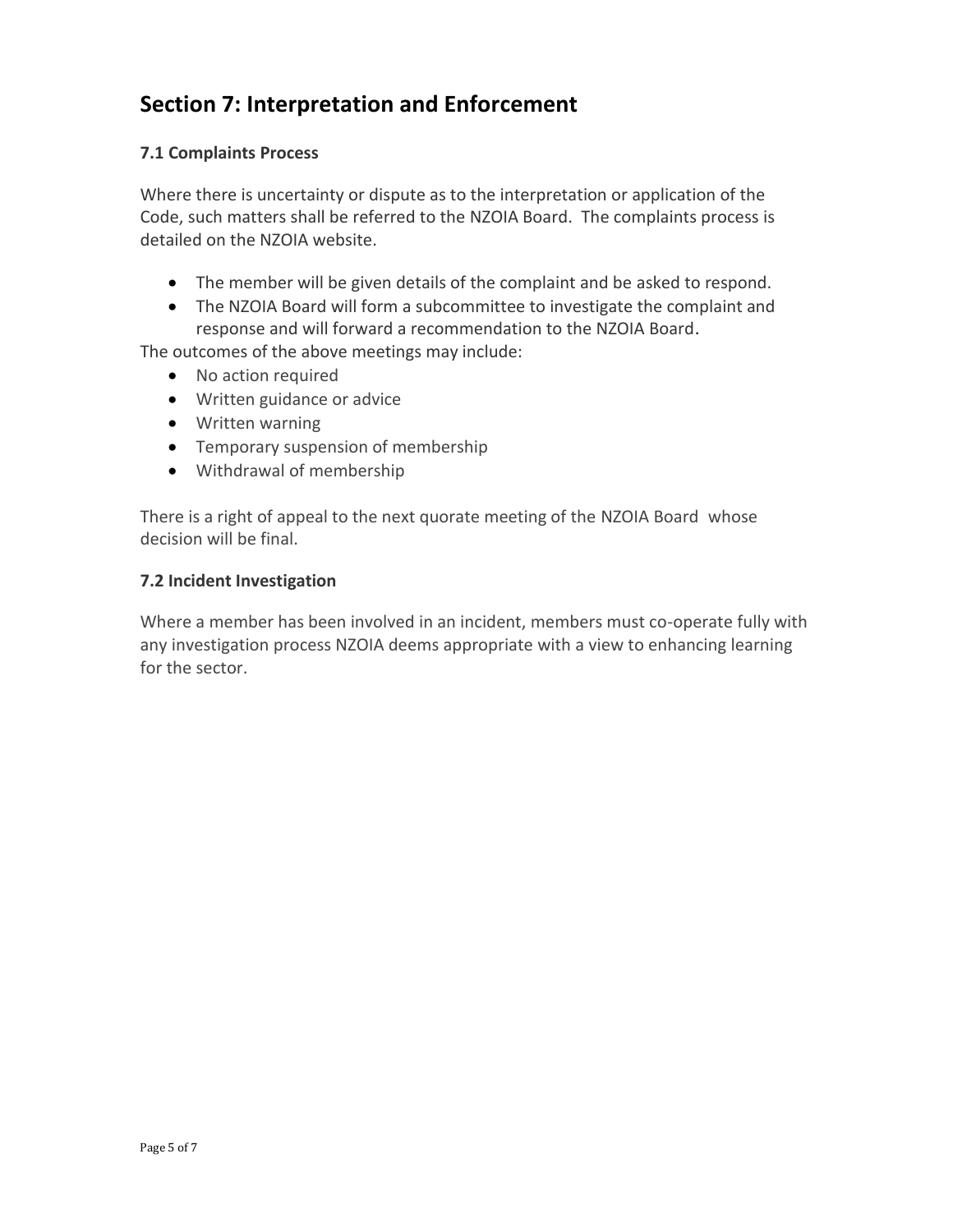### **Appendices:**

### **Supervision and ratios**

NZOIA has ratios in place in its SMS for NZOIA training and assessment activities. It does not set or recommend ratios for other organisation's activities. In line with WorkSafe and Adventure Activity Regulations, these are expected to be set by the provider (instructor/guide or organisation).

As an instructor/guide, you should ask yourself the question "Are my clients adequately supervised?" Legally, you must ensure that your clients (and employees) are adequately trained or supervised.

NZOIA's expectation regarding supervision is that members set maximum ratios (based on industry good practice\*) for ideal conditions and adjust them down on a trip by trip basis according to consideration of the below factors:

- Instructor/Guide competence and experience in the activity
- The age, ability, experience and maturity of the clients
- The degree of real risk inherent in the activity, and the frequency of exposure to real risks
- Any medical needs of the clients
- The standard and level of the equipment available
- The contingency options and access to emergency services
- Environmental factors such as weather forecasts, river flows, snow conditions

Guideline ratios can also be based on "standard (or typically expected) conditions" and adjusted up or down for atypical conditions. A maximum ratio should still be set.

Where a member is working for another body that sets the ratios, the member would be expected to ensure that organisation is aware of current pertinent factors that should reduce the ratios.

Organisations or employers that are members of NZOIA are expected to ensure instructors/guides are comfortable with supervision levels under current conditions.

*\* "industry good practice" is defined as the range of actions currently accepted within the adventure and outdoor sector to manage the risk of harm to staff, participants and visitors.*